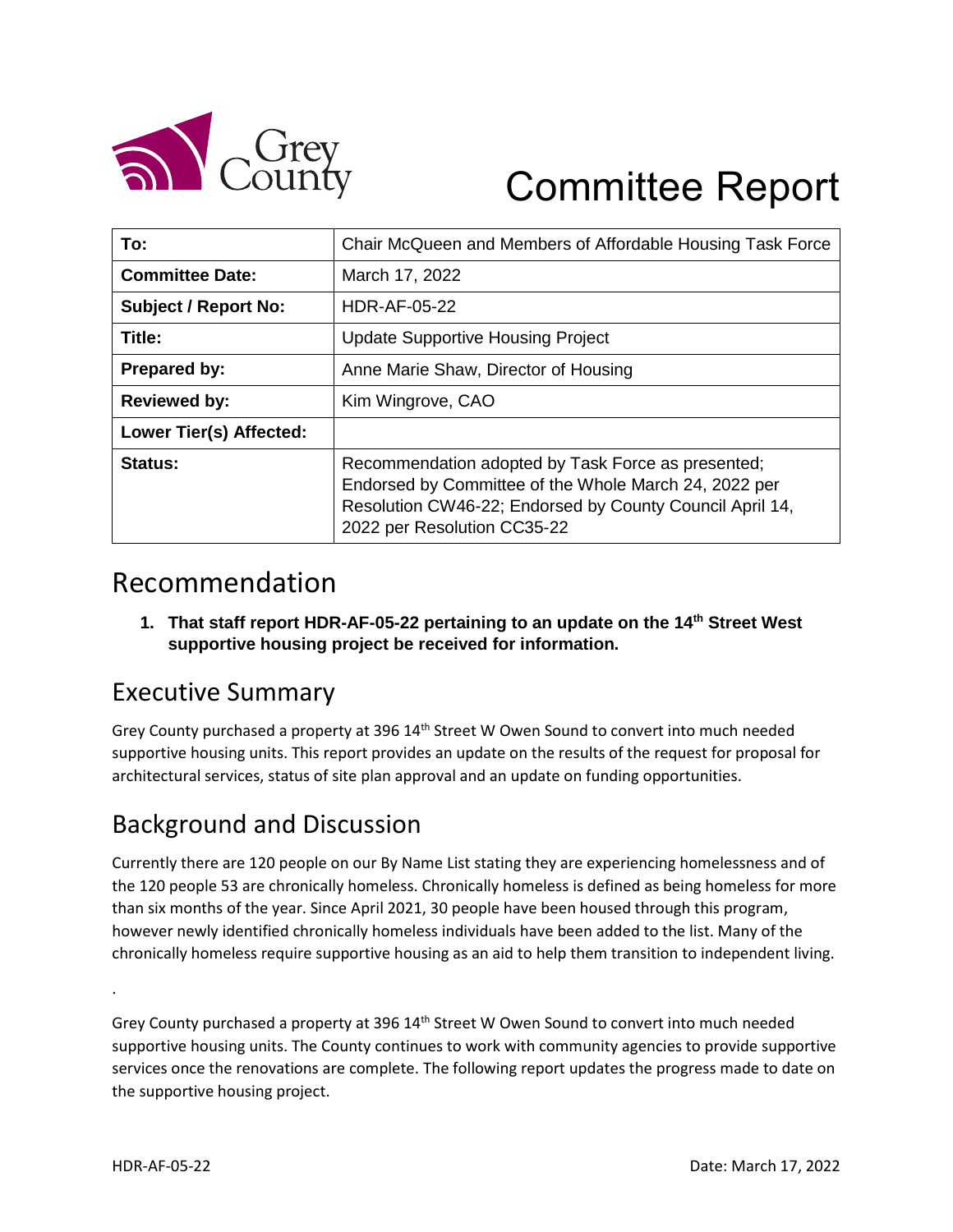#### Architectural Services

On January 21<sup>st</sup>, 2022, Grey County issued a request for proposal (RFP) for the provision of an architect for 396 14th Street West Building for conversion into supportive housing. The RFP closed February 8th, 2022. An onsite meeting was held on January 27<sup>th</sup>, 2022, with three bidders in attendance. The County received three bids for the project. The selected bid was Allan Avis Architects Inc at \$198,170 excluding HST.

Allan Avis Architects is a local firm out of Goderich. They have successfully completed over 50 affordable housing, long term care and medical service projects and have worked with Bruce and Huron County. Allan Avis Architects are familiar with needs and typical project requirements for upper tier municipalities and working with staff to meet Provincial or Federal guidelines and expedited schedules. They can meet our tight schedule and have suggested a bid close date of June 29<sup>th</sup> to provide adequate time for the construction and completion of work for March 31, 2023.

An onsite meeting is planned for March 14<sup>th</sup> with Allan Avis Architects, mechanical and electrical engineers, and staff to review mechanical and electrical needs of the build and provide information for the concept drawings. Allan Avis Architects will review the County's requirements and applicable codes and regulations and provide a Schematic Design concept by mid-April.

The schematic design with be brought back to the Affordable Housing Task Force for review.

#### Site Plan Approval

County staff met with City of Owen Sound staff for a pre consultation review for site plan approval. Staff are working to provide the information requested by the City. GM BluePlan Engineering Limited has completed the phased Environmental Site Assessments and information required for the County to obtain the Record of Site Condition (RSC). A flood line study was completed as part of this process. A hazardous Building Materials Assessment (preconstruction) was also completed. Survey work was also completed to support the RSC submission.

Once a concept design and drawing are completed County staff will submit for Site Plan approval. Allan Avis Architects are expected to have this completed mid-April.

In the meantime, a demolition permit has been obtained to allow for the interior walls to be removed in preparation for the renovation. This permit also meets the Provincial guidelines start date for mid-April.

#### Funding Opportunities

The Canadian Mortgage and Housing Corporation (CMHC) has a construction funding stream called SEED funding. The funding provides contributions and/or loans to assist with planning costs of a new build or renovation of affordable/supportive housing units. Predevelopment activities such as site surveys, planning fees, preliminary design, environmental site assessments and engineering studies are eligible for this funding.

Up to \$150,000 in grant funding is available. The process requires a viability assessment, a needs and demands analysis, a determination of affordability and accessibility and environmental efficiency targets. All these items are rated, and funding is provided according to the ranking. Once the schematic